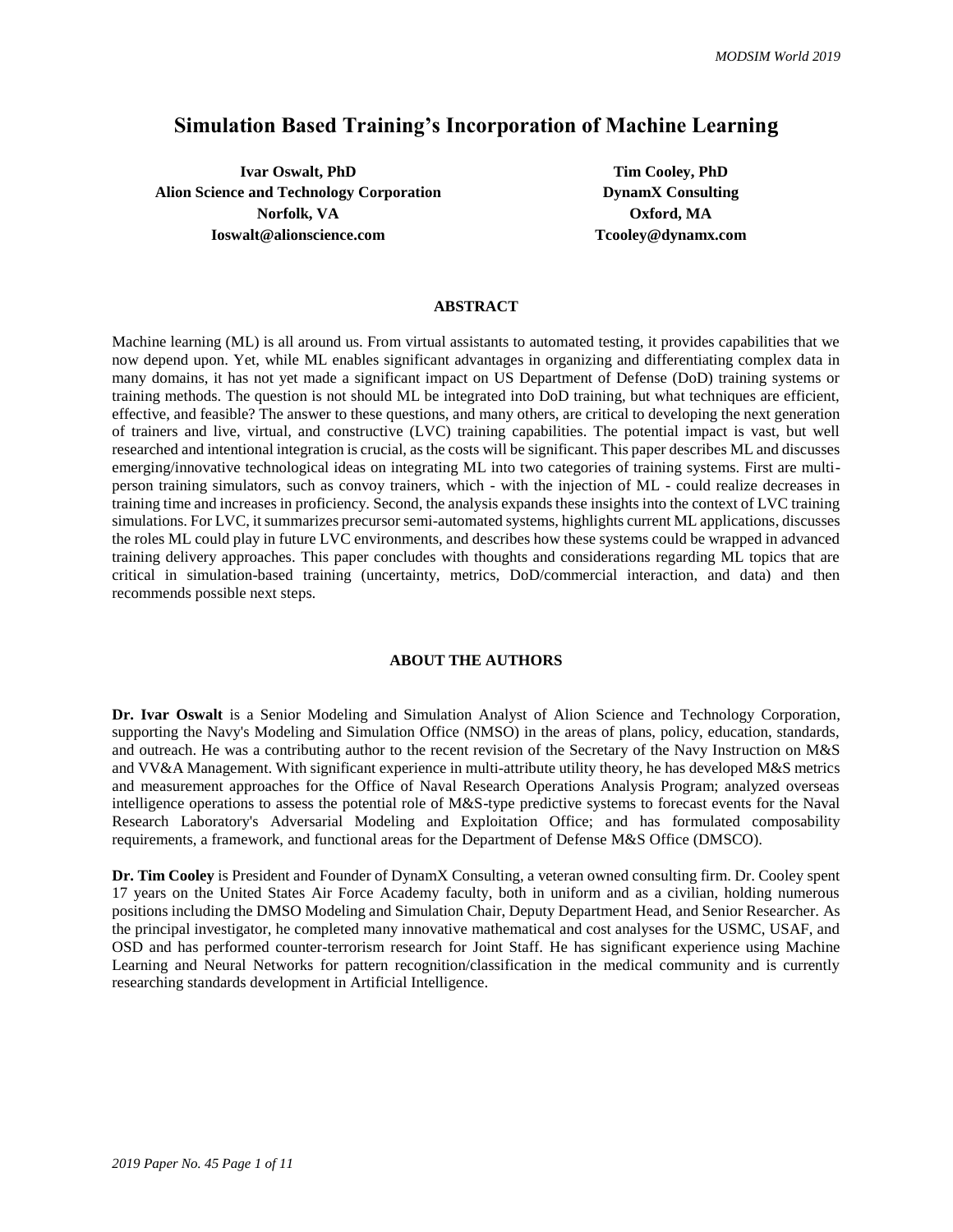# **Simulation Based Training's Incorporation of Machine Learning**

**Ivar Oswalt, PhD Tim Cooley, PhD Alion Science and Technology Corporation DynamX Consulting Norfolk, VA Oxford, MA Ioswalt@alionscience.com Tcooley@dynamx.com** 

## **INTRODUCTION**

Machine learning (ML) and the resulting artificial intelligence (AI) are a part of our daily lives. From voice recognition and automated assistants on mobile phones to self-driving automobiles, ML/AI is all around us. And both have significant advantages: they don't experience fatigue, have personal error bias (although algorithms can be subjective), and can access information updates from the internet of things. However, ML/AI is scarcely utilized in DoD training systems or training methods, despite these and many other advantages. How, where, and to what degree should DoD training systems integrate ML/AI? In studying the problem of how to integrate ML-based AI into new innovative training systems, there are many potential directions that could be explored. Each one of these directions brings about many questions.

The answers to these questions are critical in developing the next generation of trainers; ones that incorporate AI and ML This area normally includes visual perception/facial recognition, speech recognition, language translation, system automation, and similar. Yet, our focus here is significantly narrower. It concentrates on ML/AI within US DoD training simulations. It does not address ML/AI in analytic simulations, simulation inputs (to train) ML/AI systems, or ML/AI use in automatous system control logic – even though these are all very important areas.

This paper describes ML/AI within a subset of US DoD simulation-based training systems. It discusses the current state-of-the-art and important relevant goals, These are, in the most general sense: 1) Improved simulation capabilities (e.g., better Blue, Red, and White/Neutral Force inclusion and decision making representation), 2) Training delivery enhancement (e.g., adaptation of learning systems to the training audience), and 3) Training

*"There is a need to build simulations that are themselves learning agents - Able to compare their outcomes with actual results, assign "blame," and adjust parameters in a semi-automated or automated way" (Surdu, 2007)*

*"We all know that with VA, AR, LVC, AI, and the development of machine learning, we in the military, in the DoD are just too slow to take advantage… It's a challenge we are all going to have to continue to face and work through." (Drummond, 2017)*

*"Artificial Intelligence and Big Data capabilities must be organic to, and reside within, the STE (Synthetic Training Environment) Architecture and the Training Simulation Software from the beginning." (CAC-T, 2017)*

*"Military officials and industry experts have long discussed how artificial intelligence can benefit the warfighter. … However, there has been much less emphasis on how it can improve modeling and simulations for training purposes…" (Tadjdeh, 2018)*

scenario advancement based on insights from force employment alternatives/outcomes discovered within ML/AI based simulations (e.g., innovations in tactics, techniques, and procedures (TTP) / emergent behavior) – in real time (during mission execution), just in time (immediately prior to debarkation), and in post-event/exercise scenario development and employment (e.g., future in-garrison training). This article also includes a discussion of the current state-of-the-art, development potential, considerations, and possible ways ahead. The three quotes above exemplify the duration of this pursuit, current interest, and one Service's specific intent in this area, but they are a tiny subset of the statements of needs, requirements, goals, and similar that describe ML/AI within the US DoD simulation training community.

#### **DESCRIBING ML/AI AND SOME OF ITS VARIANTS**

To frame this discussion, a set of basic definitions are required – most are traditional; a few have been expanded to better apply to this domain. They are:

• Artificial Intelligence (AI): An area of study and a set of programs that accomplish complex tasks – or that generate insights – that would normally require a human (Widman, 1990). AI programs may: Generate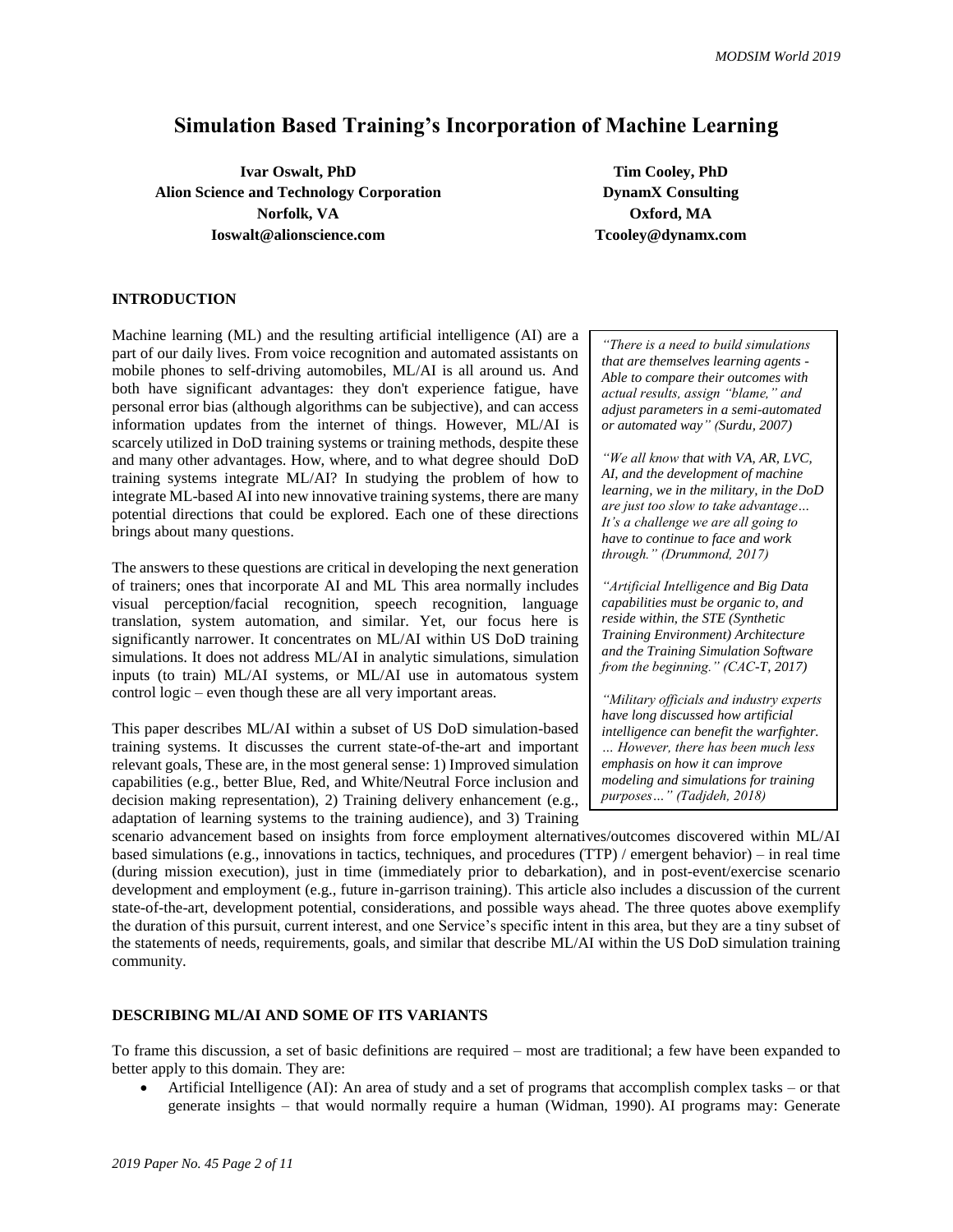behavior that is not completely described by an algorithm; Incorporate facts and relationships about the real world; Address ill-structured problems; and Maintain logic and data structures that allow explanation.

- Machine Learning (ML): An application of AI that provides systems the ability to automatically learn (or learn in an automated fashion) and improve from experience without being explicitly programmed. ML programs search for useful representations of input data, within a hypothesis space, using guidance from a feedback signal (Chollet, 2018).
- Types/Components of ML/AI:
	- o Classic Machine Learning Approaches: Include probabilistic modeling, early neural networks, kernel methods, decision trees, random forests, and gradient boosting machines. They have less capability to adapt to data and improve their results in an automated fashion than modern methods.
	- o Symbolic AI/Expert Systems (ESs): Programs that reproduce the behavior of a human expert within a specific area of knowledge (knowledge-based systems that capitalize on hindsight/experience)
	- o Neural Networks (NNs): An information network consisting of input, hidden (if any) and output nodes. In single layer feed forward networks, inputs are fed directly to the outputs via a series of weights (there are no cycles). In neural networks, the most popular learning technique is backpropagation and its variants, in which output values are compared to the correct answer and weights are subsequently adjusted. Two types of NNs warrant additional definitions:
		- Deep Learning NNs (DLNNs): Multi-layered NNs that emphasize learning from successive layers of increasingly meaningful representations.
		- Generative Adversarial Networks (GANs): A system of at least two NNs (generative and discriminative) contesting with each other in a zero-sum/minimax game framework.
	- o Dynamical ML: Machine learning that can adapt to variations over time. It requires real-time recursive learning algorithms and time-varying data models (Madhavan, 2017).
	- o Genetic Algorithms: A metaheuristic inspired by the process of natural selection that relies on bioinspired operators like mutation, crossover, and selection (Melanie, 1996).
		- Genetic Fuzzy-based AI: Programs that implement a Genetic Fuzzy Tree (GFT) methodology, using a collection of fuzzy inference systems that are trained.
	- o Agent / Multi-Agent-Based Models: Systems that are composed of multiple interacting entities that may exhibit self-organized / emergent behavior.
	- o Cognitive Models: Rule-based semantic networks / production rules that implement problem solving capabilities, some of which can form new operators/rules from those that exist as needed.
- Human-Level Artificial General Intelligence (AGI): The development and demonstration of systems that exhibit the broad range of general intelligence found in humans (Adams, 2012).

The overall goals of ML/AI application to simulation-based training have been summarized above. Yet, it is important to add that within each of these areas, there are many potential specific objectives. For instance, in decision maker representation/replication (Blue, Red, and White/Neutral), specific objectives include developing ML/AI systems that: mimic human cognition, replicate human biological systems, model human behavior (e.g., fatigue), include multihuman interactions, etc. Unfortunately, many are beyond the scope of this paper.

## **FOCUS AREA INSIGHTS**

Possible applications of ML/AI will be examined within simulator-based training systems and Live, Virtual, and Constructive (LVC) training federations. These two case studies provide a set of "book-ends" – one focused on direct extensions to current capabilities that can provide near-term results. The second, LVC, is a much more complex simulation training environment, in which some types of ML/AI systems already exist, while at the same time there are sophisticated requirements that will require long-term planning and solution development.

#### **Current and Potential ML/AI in Vehicle/Simulator-based Training**

Here the focus is on simulators – that is "a machine with a similar set of controls designed to provide a realistic imitation of the operation of a vehicle, aircraft, or other complex system, used for training purposes (the virtual (V) in LVC). They are in the same category as emulators, computer-based embedded trainers, appended trainers, etc.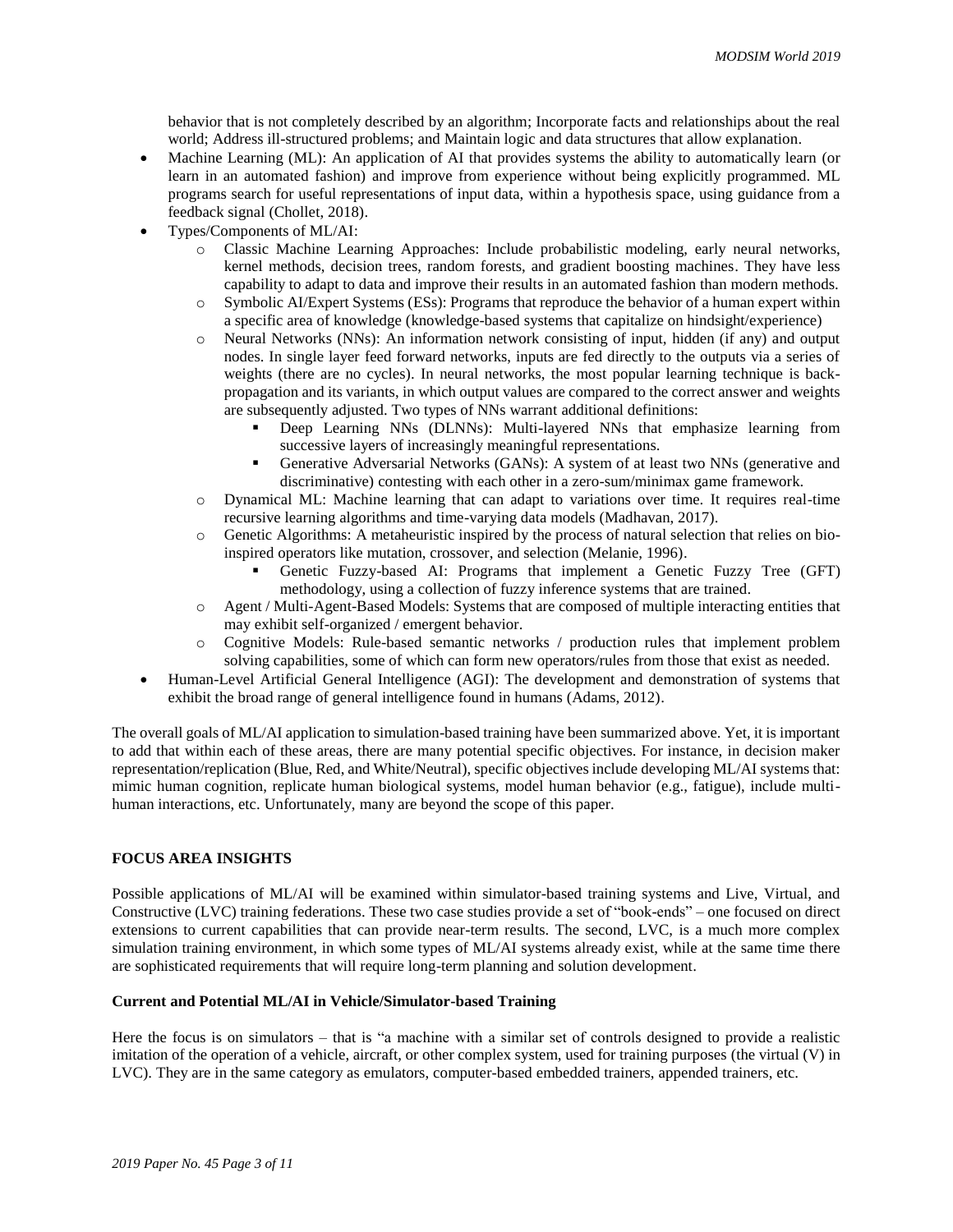Simulators are used widely by the services to train personnel in vehicle operations. With respect to a convoy or driving training system there are four basic parts: the hardware (the vehicle emulator), the software (the scenarios and the part that analyzes the trainee's input), the trainee, and the trainer (see Figure 1). For instance, the US Marine Corps uses

the Combat Convoy Simulator (CCS) and the Operating Driving Simulator (ODS) with the US Army using similar systems as well. The CCS facilitates training for convoy tactics, techniques and procedures, use of weapons in compliance with the rules of engagement, and verification and validation of unit standard operating procedures. On the order of 20,000 Marines are trained each year in the CCS. The ODS trains vehicle operators on multiple vehicle platforms. The trainer uses a manufactured cab with interchangeable dash sets that replicate the look and functionality of the vehicle chosen for simulation. The systems are equipped with three-degrees-of-freedom seat motion for the driver and 180 degrees of visual display via three electronic displays. Roughly 15,000 Marines are trained each year using the ODS. Incorporating ML/AI in either of these systems could have great advantages. The questions that arise focus around into what component do we inject AI and what are the expected benefits?

Hardware can be considered in two forms: the physical structure of the simulator and the electronic devices embedded within the structure that control the simulation. Certainly, the physical structure would need to represent the actual vehicle as closely as is possible, as it does currently. The application of ML/AI would not affect that element. However, the embedded electronic hardware would be required to change. The embedded hardware would need to be powerful and fast enough, dedicated boards with multi-thread,

parallel processing capability with multi-gigabyte on-board

Hardware Trainee(s) Busses / Boards Single Position Multi-Position Chip Sets / CPU Failure Modes Linked Simulators Software **Trainer** System Control Single Position Logic / Procedures Multiple Trainees-Failure Modes Single Position Multiple Trainees-Multiple Positions

**Figure 1. Components of a Simulator**

memory, to process the AI algorithms and data inputs in real-time. With current technology these types of boards are affordable and are in the \$500-\$1000 range. The AI algorithms could reside in firmware which would allow for updates to the algorithms. However, typically firmware only applies to the functioning of an individual component and not the more general software system. Therefore, the impact to embedded hardware would be to upgrade the components to possess significantly increased capability.

Software is the brains of a simulator system. The scenarios, input processing, and outputs are all controlled through extensive software modules. For ML/AI to impact training, it will have to reside in the software modules since it would process inputs and impact outputs of the simulator. This is not surprising. However, given the lack of AI in current simulators, it can't just be appended to the current systems as an optional add-on. It has to be ingrained in the very fiber of the system to function most effectively: fully embedded in the software and a part of the algorithms that govern the simulator behavior. In other words, it isn't just an upgrade to the current systems, it is a whole re-design. One might think that this level of processing can't be done in real-time and the simulator will then be a poor reflection of the live system as the response time will lag. However, the relatively recent research on autonomous vehicles would cast doubt on that argument (Kendall, 2017). Given that vehicles are able to navigate even complex routes autonomously at prevailing traffic speeds, it would seem logical that simulators could process inputs and provide correct outputs in real-time.

This brings us to, how does ML/AI impact the trainee? One answer to that question is that the infusion of ML/AI should heighten the training experience and increase the effectiveness of the training. One such example would be "adaptive training". Adaptive training is training that adapts to the trainee's inputs and provides more training where needed. For example, if a trainee has a difficult time maintaining proper following distance under threatening conditions (the situation where an enemy is present or is expected to be present), then the AI in the system would present more of those situations and less of routine convoy driving. Or, if a trainee is not scoring well on using the 0.50 caliber machine gun, then the AI in the simulator puts that trainee into more situations where firing the 0.50 caliber is required. Conversely, if a trainee has mastered a certain task, climbing steep hills in rough terrain for example, then the AI presents less of those situations to that trainee. Additionally, the AI should provide feedback for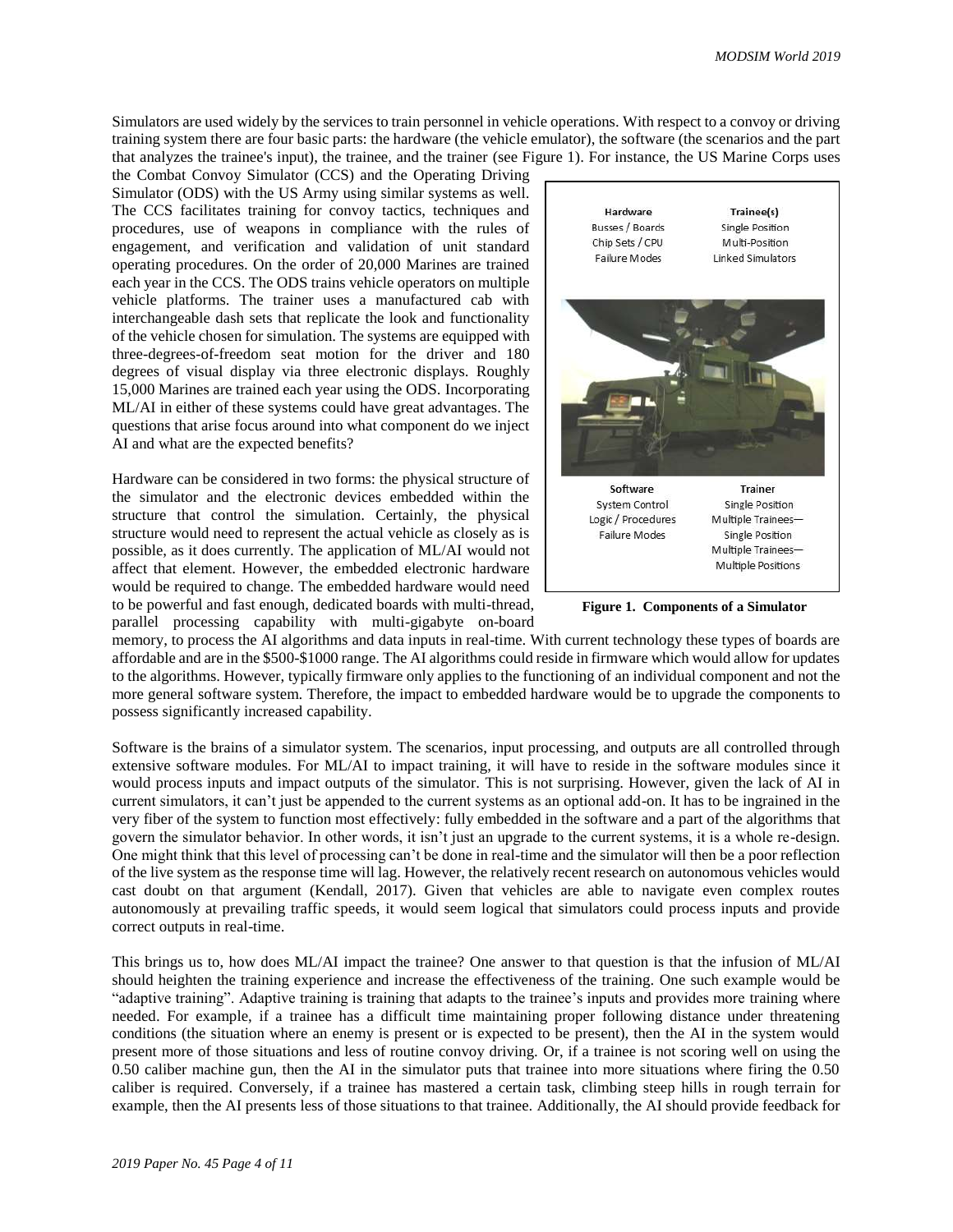why the trainee did not complete a task well so that training and learning are achieved and not just repetition of the same flawed tactics. By training in this fashion, a trainee becomes more proficient in a shorter period of time since they practice their weak areas more and their strong areas less. Therefore, the end result is more effective training as the trainee increases his/her proficiency in less time. While there are other potential uses for ML/AI in driving simulators, such as predicting trainee behavior based upon a larger training group, adaptive training seems to be one of the most useful (Hercenberg, 2008).

For the trainer, ML/AI would have significant impact. No longer could a trainer set a scenario and then sit back knowing each task presented and the sequence of that presentation. Each scenario would change based upon the trainee's responses. Some might say that the trainer could be replaced, or at least partially replaced, by the AI in giving feedback, providing suggestions, etc. More likely, the trainer will need to be better trained and more proficient than ever since the scenarios are no longer completely predictable. Currently, a trainer knows those tasks that a particular scenario trains and may just brush up on those items for that training session. A system with infused ML/AI is less structured and somewhat amorphous, requiring the trainer to be ready to critique and provide feedback for a much bigger task set, whether it be in real-time or as an after-action debrief. In this new mode trainers will need to be better prepared and more proficient at their craft to incorporate the new technology. H. J. Wilson posits that AI will bring about a new collection of jobs; one of those being an "Explainer" (Wilson, et al, 2017). In this case, the explainer would use the AI feedback and ensure the trainee interprets it correctly and knows how to correct the deficiencies in his/her task performance. This will require the trainer to have a higher level of proficiency in both the real and the simulated system.

The discussion thus far has focused on the simulator itself. However, there may be additional uses for AI in simulatorbased training that do not impact the simulator operation. For example, applying AI in scenario development could assist in generating more efficient scenarios. In this case, the ML/AI system would input a list of tasks and be asked to build the most efficient set of scenarios that train all the tasks. While the tasks would contain terrain specific tasks (i.e. turning on hills, driving in very rough conditions, driving through shallow water, etc.), these scenarios wouldn't have to be tied to a specific geographic terrain. Currently, much driving training *is* tied to simulated terrain in geographic locations of interest. In the spirit of "train as you fight", it would be beneficial to use ML/AI to build efficient scenarios in geographic specific locations as well thus enhancing pre-deployment training. Training on more efficient scenarios would enhance, hasten, and improve training especially in the time-starved pre-deployment phase. Current plans are to include simulators such as the CCS in a persistent training framework utilizing the LVC model. The next section widens the aperture to envision ML/AI applied to an LVC framework and the corresponding efficiencies.

#### **LVC-based Training**

The nomenclature, "Live, Virtual and Constructive (LVC) simulation" was first introduced in 1989 and is a widely used taxonomy to describe the individual components or the aggregation of live, virtual, and constructive simulations. <sup>1</sup> While LVC may not be the most inclusive way to describe how simulations/synthetic systems can be used by humans (in this case for training) and incorporate ML/AI, it bounds this discussion using a construct that is both legitimately discriminating and currently popular. Hopefully, the increasing interest in ML/AI will allow the expansion of these LVC-oriented insights to other relevant areas.<sup>2</sup> A live simulation is one involving real people operating real systems; a virtual simulation is one involving real people operating simulated systems; a constructive simulation is one involving simulated people operating simulated systems (note: real people can be allowed to stimulate (make inputs) to such simulations) (DoD, 2016). It has been widely reported that Northern Edge 2017 **-** a joint training exercise involving all US military services - was the largest live, virtual and constructive air-to-air training event at that time and first to integrate all LVC elements for advanced personnel training.

 $\overline{a}$ 

<sup>&</sup>lt;sup>1</sup> The term "LVC" was first used in 1989 (per 30 April 2007 informal communiqué by Gen. Paul Gorman (USA ret.) and Gen.

Larry Welch (USAF ret)) and was officially published by the Defense Science Board on advanced simulation (Braddock, 1993). <sup>2</sup> Other relevant areas include personal immersion and presence; virtual environments, reality, and worlds; synthetic environments; mixed and augmented reality, etc.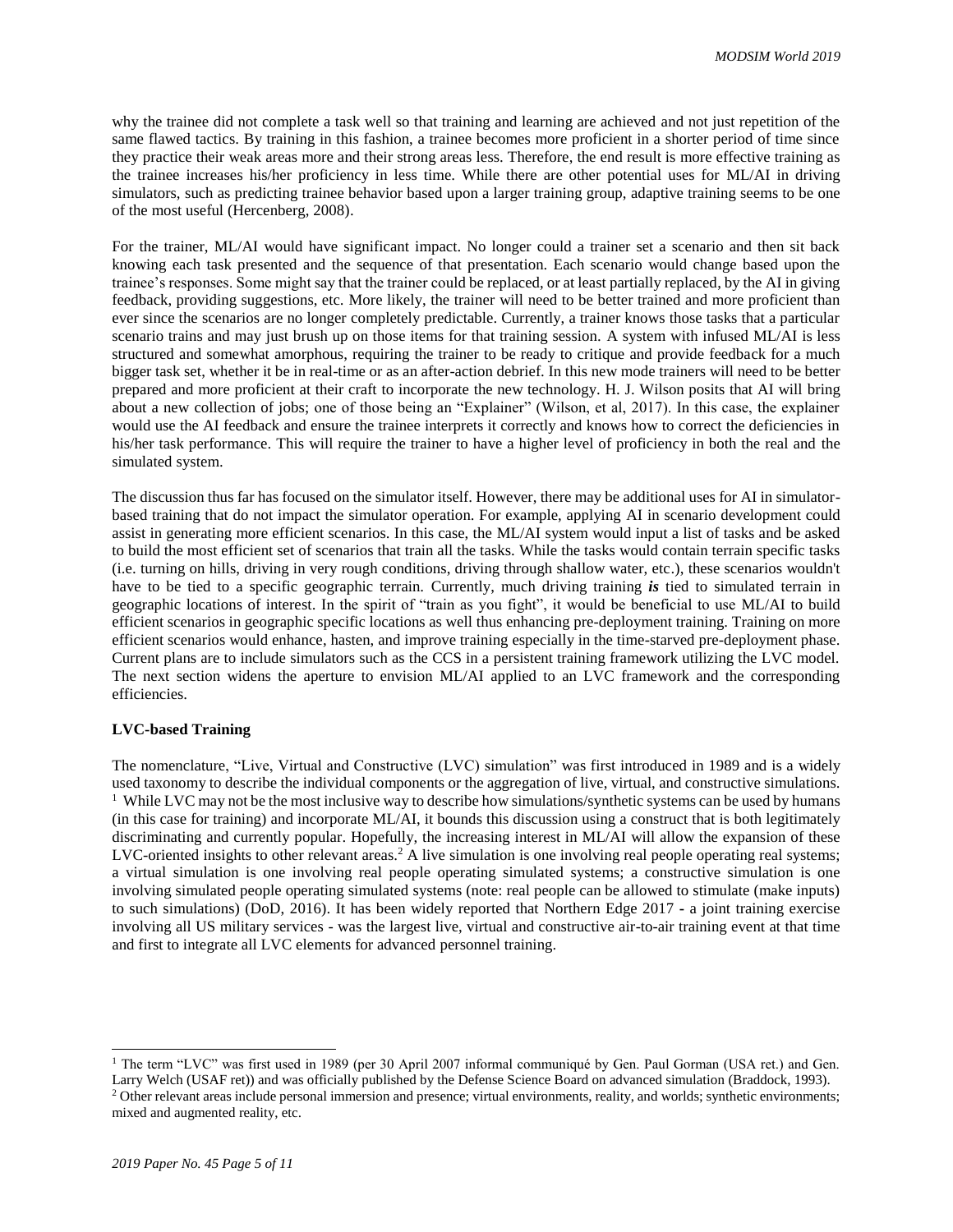A generic LVC graphic has been developed (see Figure 2) to display the main components of an LVC event. It generally follows the format of an DoD Architecture Framework (DODAF) Operational Viewpoint (OV)-1, which describes a mission (in this case training) and displays interactions between and among the participants, the subject architecture and its environment, and also between the architecture and its external systems (DoD CIO, 2010). This graphic includes seven components that are critical to the delivery of all LVC-based training. Two, architecture and networks, provide connectivity and technical infrastructure. Two others, scenario and timing, control when and what is trained against. The environment represents the battle space and synthetic forces the complementary forces. The



**Figure 2. LVC OV-1 for AI/ML Analysis**

seventh component is the learning environment that manages the event and analyzes the results. Each of these components enable training to be delivered to the learning audience (the trainee). In subsequent sections, this structure will be used to describe ML/AI current and possible future LVC capabilities as well as possible future ML/AI enhanced training delivery capabilities.

When one searches for AI or automated forces/capabilities in US DoD simulation-based training systems, the results often include historical examples, some of which continue to be developed and used (see table 1). Currently there are many software systems that provide AI, and in some cases ML, functionality to/within LVC simulations. Although significant research has gone into identifying and characterizing them here, it's acknowledged that this list is incomplete. To help describe these software systems it is useful to note that many provide decision maker

representations or augment decisions made by simulation users (the Synthetic Forces box of Figure 2). These systems' representations of personnel (and sometimes groups) often apply to blue/friendly personnel, red/hostile/opposing forces (OPFOR), and white/neutral participant's cognitive, behavior, and/or decision processing. Examples include:

- Adaptive Character of Thought  $(ACT-R)$  Combines a semantic net with rule-based representation to provide memory representation and inferencing (NRC, 2008).
- State, Operator, and Results (SOAR) Uses production rules to implement problem solving and can create new operators/rules from preexisting constructs (NRC, 2008).
- ALPHA An artificial intelligence that controls flights of unmanned air vehicles in aerial combat missions using genetic fuzzy tree / logic-based constructs (Ernest, 2016).
- Simulated Cognitive Cyber Red-Team Attacker Model (SC2RAM) – A synthetic, offensive, cognitive agent that emulates real attackers via modeling thoughts, decision making, and understanding (ONR, 2017b).

#### **Table 1. US DoD M&S Semi-Automated Forces: History - Highlights**

| <b>Name</b>    | Date | <b>Reference</b>    |
|----------------|------|---------------------|
| <b>SIMNET</b>  | 1983 | Fawkes, 2017        |
| <b>SAF</b>     | 1988 | ibid.               |
| ModSAF         | 1993 | STRICOM, 2002       |
| OneSAF         | 1996 | PEOSTRI, 2018       |
| <b>JSAF</b>    | 1997 | AFRL, 2003          |
| <b>UMBRA</b>   | 1997 | SNL, 2018b          |
| VR-Forces      | 1999 | <b>VT MAK, 2018</b> |
| <b>DANTE</b>   | 2001 | SNL, 2018a          |
| OneSAF OOS     | 2005 | Wittman, 2005       |
| <b>SE CORE</b> | 2005 | PEOSTRI, 2018       |
| <b>STAGE</b>   | 2008 | Presagis, 2018      |
| <b>SLATE</b>   | 2014 | Noah, 2017          |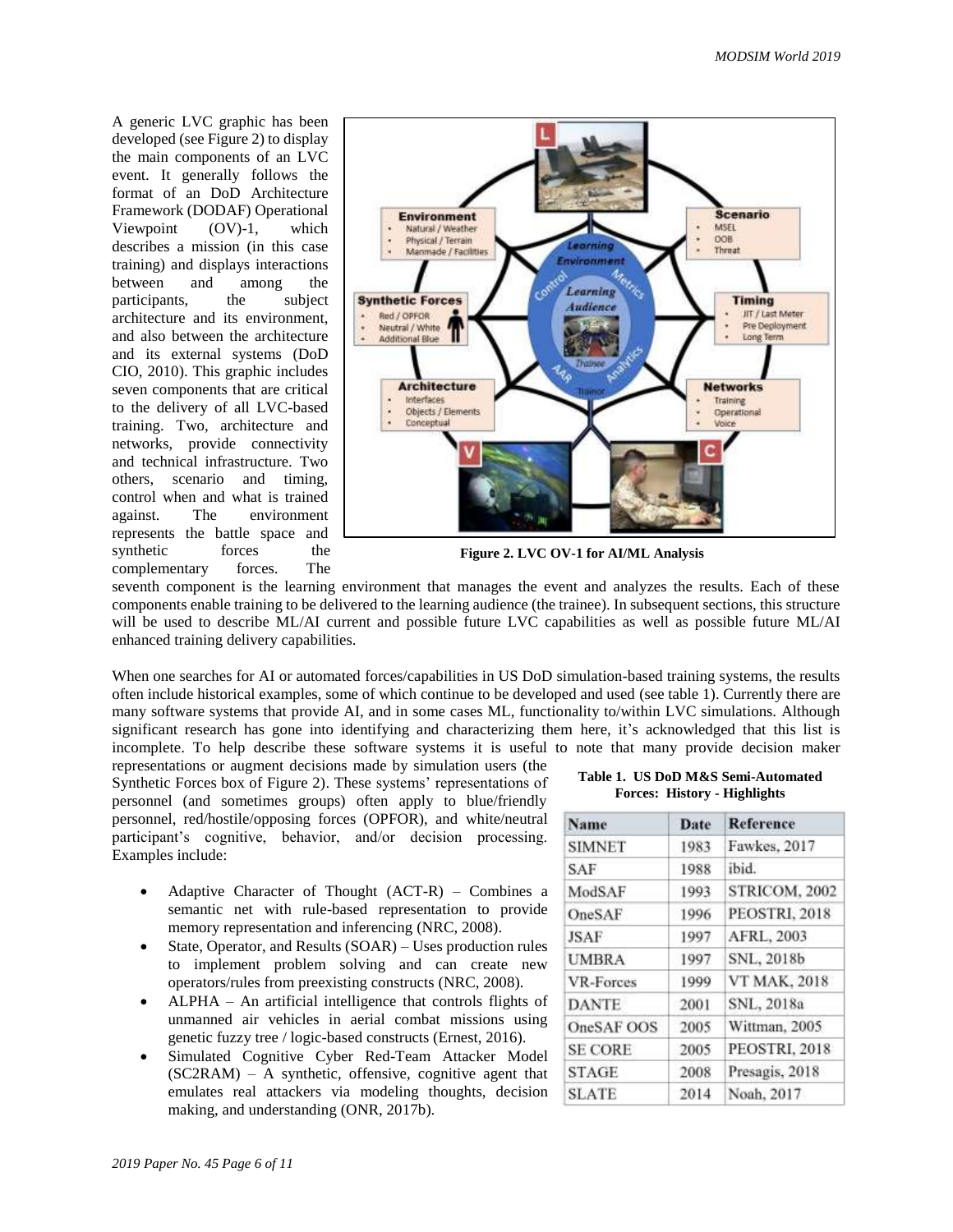- Dynamic, Adaptive and Modular (DYADEM) Entities for Unmanned Aerial System Training Creates individual ship behaviors and patterns of employment (ONR, 2017a).
- Hybrid AI/Cognitive Tactical Behavior Framework for LVC Advances the areas of simulated people including path planning, team behavior, working memory, and attention (Xavier, 2012).

Along with these current ML/AI simulation capabilities, given LVC's requirement for an implementing infrastructure (distribution approach, federation, etc.) it is useful to note that current instantiations (Distributed Interactive Simulation (DIS), High-Level Architecture (HLA), Test and Training Enabling Architecture (TENA), etc.) allow for but do not explicitly include or enable ML/AI. It would be useful to extend to these current frameworks an approach previously developed to analyze AI within Distributed/Federated Architectures (Abdellaoui, 2008) to gain key insights in the:

- Availability of built-in AI modules or functionality (e.g., NNs)
- Ability to modify entity behavior pre and during runtime
- Presence of an external interface to enable entity control, information transfer, etc.

Since training events that combine L, V, and C require an architectural infrastructure, further research, using these criteria and others, is required.

There are many ways that ML/AI could provide additional capabilities within live, virtual, and/or constructive simulations used to train individuals and groups, across all US DoD echelons-of-command. First, LVC provides a more general case for the above discussion on vehicle simulators regarding the value of a training system adapting to the trainee / training audience (the Learning Environment oval in Figure 2). I.e., "It's a combination of very high simulation technology, very high-fidelity simulators, with feedback that is tailored to you." (Richardson, 2017). In the case of LVC, that tailoring needs to take place within numerous training systems, as they present content to hundreds of participants, across geographic locations and US Department of Defense and Department of Homeland Security military services. This exceptionally complex multi-variate domain provides an excellent environment for ML/AI, with its ability to ingest data and outcomes, and develop implementing rules.

Next, ML/AI can, similarly ingest data and outcomes, and develop (and extend) rules, that reflect a real-time understanding of the battlefield, especially the enemy's order of battle (strategy, operations, and tactics), relative to scenario and terrain variations (the Scenario box of Figure 2). Again, the battlefield is a complex multi-variate domain, within which ML/AI can provide a unique understanding. This is true for real-time (mission planning, rehearsal, and execution) but perhaps equally important to adapt LVC training systems to account for longer term red/threat/opposition order of battle (OOB), concepts of operation (CONOPs), concept of employment (CONEMP), etc. Similarly, this same concept applies to blue/friendly/coalition/partner's order of battle (OOB), course of action (COA), concept of operations (CONOP), and CONEMPs – all that can be provided to DLNNs, GANs, GFTs, and similar for analysis and insights. It is obvious that these techniques apply to the training of US DoD personnel in traditional warfare areas (air, land sea) but also to new areas (space, cyberspace, cognitive-space (the next version of information warfare, psychological operations, etc.). In all cases ML/AI is suited to providing deep and unique scenario insights which are able to provide a new level of training realism and, thereby, increase force readiness.

Third, US DoD LVC training events can benefit from the application of ML/AI to assess and understand the big data sets they generate (the Analytics component within the Learning Environment oval of Figure 2). Such big data analytics using ML/AI is currently being conducted in support of DoD operations via efforts like Project Maven. Project Maven is assisting military analysts as they sort through the vast amounts of data that are discovered by US sensors and drones. In fact, this ML/AI system and its utilization are designed to improve: "With AI, if you give that airman in the field an 80 percent capability, and a good user guide," both the user and the tech have room to grow, Floyd said. "You want to give them ability to improve it on the fly, and we're inventing some of those processes to do that. You deploy something that's not 100 percent, you know that on day one you're going to retrain it, and then you go from there." (McLeary, 2018) That advancement of ML/AI technology and supporting processes/personnel applies equally to LVC simulation-based personnel training.

Finally, ML/AI have potential to provide significant functionality within many other areas of LVC-based training. They could optimize networks, reduce latency, and efficiently distribute resource requirements as well as supporting the design, deployment, and use of required distribution/federation architectures (the Architectures Synthetic Forces boxes of Figure 2). They could advance the inclusion of environmental parameters in simulation-based training events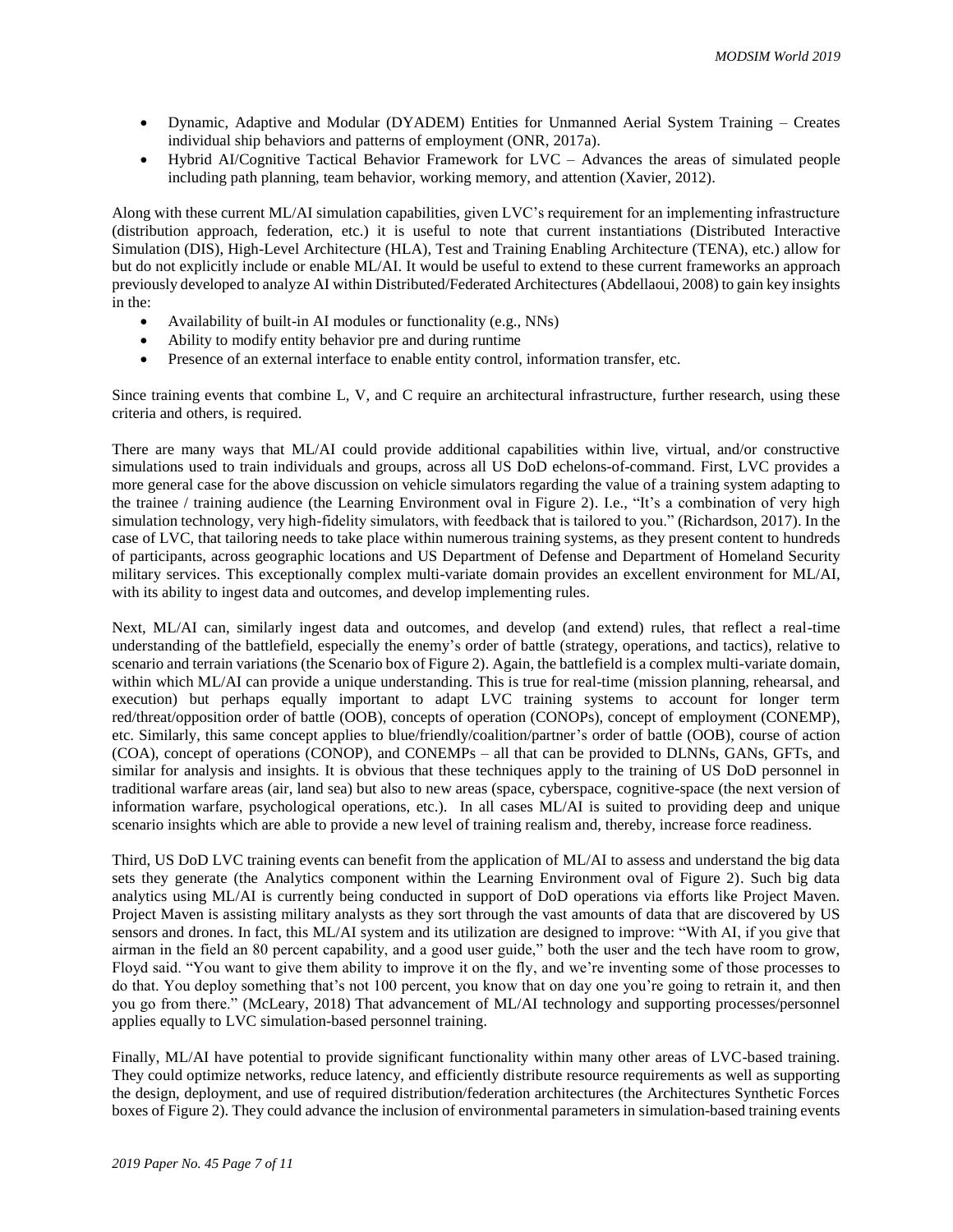by providing insights on when, where, and in what context the myriad of possible weather effects significantly impacts force employment outcomes (the Architectures Synthetic Forces boxes of Figure 2). Lastly ML/AI could aid in better understanding of the delivery, pace, and content of specific/just-in-time training, pre-deployment refreshers, and longterm educational opportunities.

#### **THOUGHTS AND CONSIDERATIONS**

The idea of infusing ML/AI into our daily lives used to be a science fiction topic, much like space travel. While space travel isn't presently an everyday occurrence, AI and ML are used by the average person virtually every day. However, neither AI or ML are currently embedded into DoD simulation-based training systems. What would it take to get there? Embedding ML/AI into the kinds of systems discussed above is not insurmountable, but will take deliberate, intentional, planned efforts. As a result, there are many relevant thoughts and considerations that arise.

While ML/AI will generate solutions and insights that are brilliant and potentially extremely innovative, they may – and currently are, especially DLNNs – doing so without their logic being amenable to inspection, understanding, or perhaps recreation / reproducibility (Ackerman, 2017). Thus, Lee SeDol's observation in the 37th move of the 2nd game of Go, that what AlphaGo produced – "It's not a human move. I've never seen a human play this move. So beautiful." (Metz, 2016). Such events violate the human need to maintain logic and data structures that allow explanation – for verification and validation with empirical data; and for control. This point is recognized for ML/AI generally, and here is highlighted for simulation-based training (Ilachinski, 2017). Given current directions in ML/AI where the ML system is being asked to both differentiate data and to build a ML network which is the most effective in training on that data, this inexplicability of how outputs are generated from inputs will only worsen. As a result, there is a need for uncertainty estimation/consideration and mitigation/remediation of that uncertainty. That is, advances that allow insight into the degree to which the results are inexplicable/incomprehensible, approaches for conditionalizing the answers generated (based on that degree), methodologies for decreasing the severity of the impact of these uncertainties, and approaches to decreasing the uncertainty itself; these will all be important in applying ML/AI to simulation-based training.

There are currently significant insights on how to measure the impact of simulation / LVC use; within training, assessment, and acquisition. These include metrics that reflect enterprise, application area, and program level impacts; key results, cost, timing, and risk dimensions; as well as how they correlate / cascade from the most global goals (win the war) to lower level impacts at operational, tactical, and mission levels (Tolk, 2017). Yet, these measures do not reflect or account for the degree to which a simulation/LVC environment can learn or innovate, improvise, and extrapolate – i.e., to embody some degree of human-level artificial general intelligence – to meet a service goal, like training. This idea is once again a subset of a larger conclusion, that there is a need to develop measures of merit for autonomous systems (Ilachinski, 2017). So, it is important to assess ML/AI qualities in simulation-based training, perhaps in part by adapting and extending measurement approaches found in education, business, technology development, and software engineering that are used to assess these qualities. Possible areas of investigation include measuring the initial and final state of a learning system (or person/student), its ability to adapt/incorporate newly discovered variables, and the degree to which the final ML/AI system accomplishes complex tasks – or generates new insights – both relative to the pre-existing condition and to some 'absolute' (Kelvin-type) scale.

There is no dispute that ML/AI technology is advancing rapidly in the commercial/corporate sphere and that DoD's relation to that world is tenuous at best. Earlier this year, project Maven was in the news after 3,100 Google employees signed a letter protesting their company's involvement (McLeary, 2018). In addition, DoD system design, development, and deployment timelines are also out of sync with the urgency associated with the need for improved training – it takes 8-14 years to develop and deploy a revolutionary system. This means it is critical to improve the mechanisms available to DoD for discovering, adapting/adopting, integrating, and deploying commercial ML/AI into its LVC training simulations. This is in addition to the need to decrease the elapse time in acquiring and employing these systems.

*Regarding DoD's development and use of AI/ML, which many see as groundbreaking technologies, "The Decker-Wagner report advises the Army to manage risk in its acquisition portfolio by limiting the proportion of higher-risk programs to "only those [systems] that are truly urgently needed because they represent 'game-changing', revolutionary military capability…" "It also cautions that you should expect an 8- to 14 year development cycle … for such systems, even if you do everything right." (Tate, 2016 and Decker, 2011)*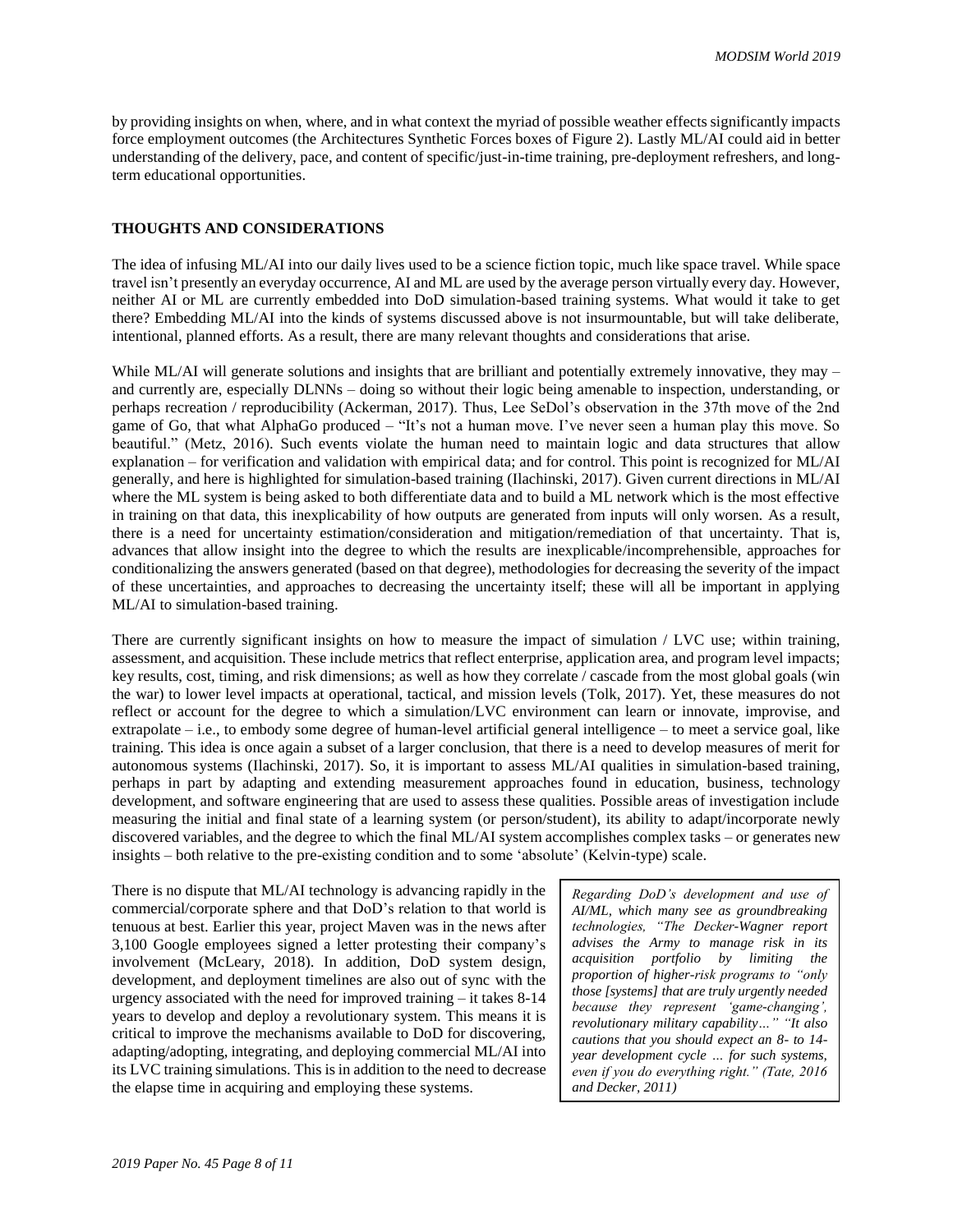There are many issues relative to data. First, to infuse ML/AI into a system, data must be collected to so that the ML system has a data set from which to learn. It must learn a good response (the "gold standard") from a bad and the point at which the response changes from good to bad, understanding that in many cases there are levels of goodness as responses are on a continuum and not a digital scale. The gold standard response would be best coming from operational data on live systems, but potentially could be determined from mathematically based models of the live systems. Therefore, ML/AI systems must be designed, and the data collected for ML based upon these designs. Many of the ML/AI systems employ Deep Learning and most of the data sets used in these systems fall into the category of Big Data – at least terabytes. However, at an individual level and even perhaps a training system level, it would take an extremely long time to generate and collect that amount of data (e.g., in the CCS, which trains 21,000 Marines each year, if each Marine performs a task 5 times in the simulator that provides 105,000 data points, *in a year).* LVC events (some of which include thousands of service personnel, hundreds of pieces of equipment, all military services, etc.) on the other hand, could generate Big Data. This should enable the enhancements discussed above, but relative to LVC event generated data, it will need to be normalized since it will be generated under differing conditions (i.e., accuracy, periodicity, etc.). In either case, data sets, even smaller ones, can provide input into ML algorithms and can be useful (El Deeb, 2015), but the data first needs to be collected. After the collection of the data, some data analysis would need to be done to "clean" the data<sup>3</sup> and to understand the data's characteristics, more important for small data sets than for Big Data. Once this is complete, ML algorithms can be applied, and the results analyzed and tested.

#### **CONCLUSIONS AND NEXT STEPS**

ML/AI isn't new, but the current applications driven by hardware advancements are things only dreamed about 20 years ago. ML/AI has the potential to revolutionize how the DoD trains (and fights), however, current simulationbased training systems trail ML/AI use in industry. A well-planned, intentional, and methodical incorporation of ML/AI into simulation-based training, at the individual simulator level or the broader LVC level, could significantly increase training efficiency and efficacy. While the cost of incorporating ML/AI could be significant<sup>4</sup>, the savings by reducing training time and improving proficiency would be substantial as well. Given the potential, studies that move this discussion to the next level and fill in some of the details are critical in developing the technology and increasing the DoD's readiness posture. After that, collecting key data will be necessary, followed by the implementation of ML and the integration of the AI algorithms into simulation-based training systems. The sooner the process starts the sooner the DoD will have next generation training capability.

Especially in an area as diverse and rapidly advancing like ML/AI there is an imperative to actively engage, collaborate, and coordinate with the performers and participants. For the DoD simulation-based training community this includes resident centers, laboratories, and facilities; training and training support processes and initiatives; as well as commands, organizations, and universities. But, as noted above, perhaps more important is proactive outreach and interaction with commercial, corporate, and industrial partners; academic, research, and non-profit organizations; along with non-DoD US Government entities. Effective outreach, engagement, and collaboration requires planning. There is a need to develop DoD simulation-based training road map, that includes these activities, but that also provides overall goals and objectives, sequencing of activities, and investment means and mechanisms.

As in any emerging research or technology area, focused analysis and technology demonstrations are extremely useful. The Australian defense establishment has recognized this and has begun a dedicated effort that includes ML/AI (Rowe, 2017). US DoD organizations like DARPA, IARPA, etc. provide and excellent environment (charter, skills, processes, and resources) to conduct such activities. In addition, the DoD community conducts technology and advanced concept demonstrations, challenges, feasibility experiments, etc., all of which could be used to expand the understanding and use of ML/AI in DoD simulation-based training.

In many ways, like the need for verification, validation, and accreditation (VV&A) in autonomous systems/robotics development and in automated testing, VV&A of training systems that employ ML/AI is extremely important. The delivery of negative training based on erroneous insights or actions of employed supporting systems is always a concern. This concern is magnified when these systems are very complex, interdependent, distributed, and heightened

l

<sup>&</sup>lt;sup>3</sup> Cleaning the data is a process where obvious incorrect entries, garbled data, or blank records are deleted.

<sup>4</sup> Estimating the cost of building AI/ML into simulation-based training is outside the scope of this paper and would require a significant amount of details that are unknown at this time.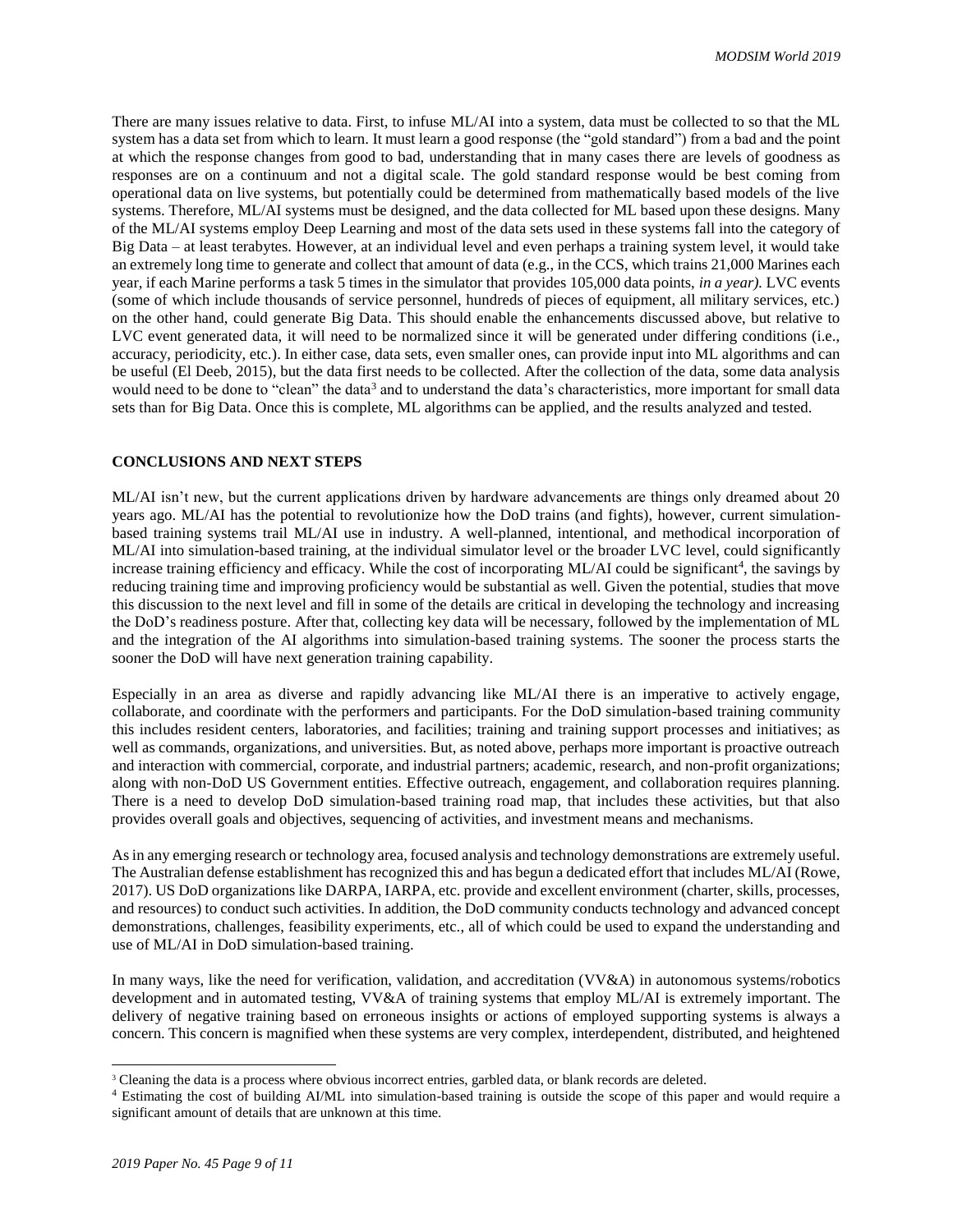even further when they provide capabilities that would normally require a human, like M/AI provides. There have been VV&A framework developments for low-level VV&A activities that seek to "improve the consistency and efficiency of M&S federations in the support of autonomous system development" that should be extended/adapted to the use of ML/AI in simulation-based training (Tremori, 2017). In conclusion, as important as ML/AI are to DoD simulation-based training, and given the scope of the research, analysis, and implementation opportunities and challenges touched upon here, we look forward to future endeavors!

#### **ACKNOWLEDGEMENTS**

The authors would like to express their appreciation for insights provided by: Katherine Morse, John Hopkins University Applied Physics Laboratory; Steve Kasputis, Northrop Grumman Corporation; and Byron Harder, US Marine Corps; and for research and editorial inputs by Margaret Callahan, Alion Science and Technology Corporation.

#### **REFERENCES**

- Abdellaoui, N., Taylor, A., & Parkinson, G. (2008). *Comparative Analysis of Computer Generated Forces' Artificial Intelligence*, NATO, RTO-MP-MSG-069.
- Ackerman, E. (2017). *How Drive.ai Is Mastering Autonomous Driving with Deep Learning*. IEEE Spectrum. Retrieved from: https://spectrum.ieee.org/cars-that-think/transportation/self-driving/how-driveai-is-masteringautonomous-driving-with-deep-learning
- Adams, S., Arel, I., Bach, J., Coop, R., Furlan, R., Goertzel, B., … Sowa, J. (2012). Mapping the Landscape of Human-Level Artificial General Intelligence. *Association for the Advancement of Artificial Intelligence*.
- Air Force Research Laboratory (2003). *Command, Control, Communications, Computer, Intelligence, Surveillance And Reconnaissance (C4ISR) Modeling And Simulation Using Joint Semi-Automated Forces (JSAF).*
- Braddock, J., & Thurman, M. (1993). *Report of the Defense Science Board Task Force on Simulation, Readiness and Prototyping: Impact of Advanced Distributed Simulation on Readiness, Training and Prototyping*, Office of the Under Secretary of Defense for Acquisition.
- Chollet, F. (2018). Deep Learning with Python. *Manning Publishing Company.*
- Combined Arms Center Training (CAC-T). (2017) *Synthetic Training Environment (STE) White Paper*. Retrieved from: https://usacac.army.mil/sites/default/files/documents/cact/STE\_White\_Paper.pdf
- Decker, G., & Wagner, L. (2011). *Army Strong: Equipped, Trained and Ready: Final Report of the 2010 Army Acquisition Review*.
- Department of Defense Chief Information Officer (DoD CIO) (2010). *DoD Architecture Framework Version 2.02 (DoDAF)*. Retrieved 2019 from: https://dodcio.defense.gov/Library/DoD-Architecture-Framework/
- Drummond, F. (2017). Pentagon Looks to Paradigm Shift in Training Procurement. *I/ITSEC 2017 Show Daily*, 12.

El Deeb, A. (2015). What to do with Small Data. *Rants on Machine Learning*. Retrieved from:

https://medium.com/rants-on-machine-learning/what-to-do-with-small-data-d253254d1a89 Ernest, N., Carroll, D., Schumacher, C., Clark, M., Cohen, K., & Lee, G. (2016). Genetic Fuzzy Based Artificial Intelligence for Unmanned Combat Aerial Vehicle Control in Simulated Air Combat Missions. *Journal of Defense Management*, 6(1).

- Fawkes, A. (2017). *Developments in Artificial Intelligence: Opportunities and Challenges for Military Modeling and Simulation*. NATO, STO, STO-MP-MSG-149.
- Hercenberg, M. (2008). *Dynamic Learning of AI in Gaming*. White Paper, Villanova University.
- Ilachinski, A. (2017). *Artificial Intelligence and Autonomy; Opportunities and Challenges*. Center for Naval Analysis.
- Kendall, A., Badrinarayanan, V., & Cipolla, R. (2017). *SegNet: A Deep Convolutional Encoder-Decoder Architecture for Robust Semantic Pixel-Wise Labelling*. Retrieved from: http://mi.eng.cam.ac.uk/projects/segnet/#publication
- Madhavan, P. (2017). NEXT Machine Learning Paradigm: "DYNAMICAL" ML. *The Industrial IOT Community Newsletter*.
- Mcleary, P. (2018). *Pentagon's Big AI Program, Maven, Already Hunts Data in Middle East, Africa*. Retrieved from: https://breakingdefense.com/2018/05/
- Melanie, M. (1996). *An Introduction to Genetic Algorithms*. MIT Press.
- Metz, C. (2016). The Sadness and Beauty of Watching Google's AI Play GO. *Wired*.